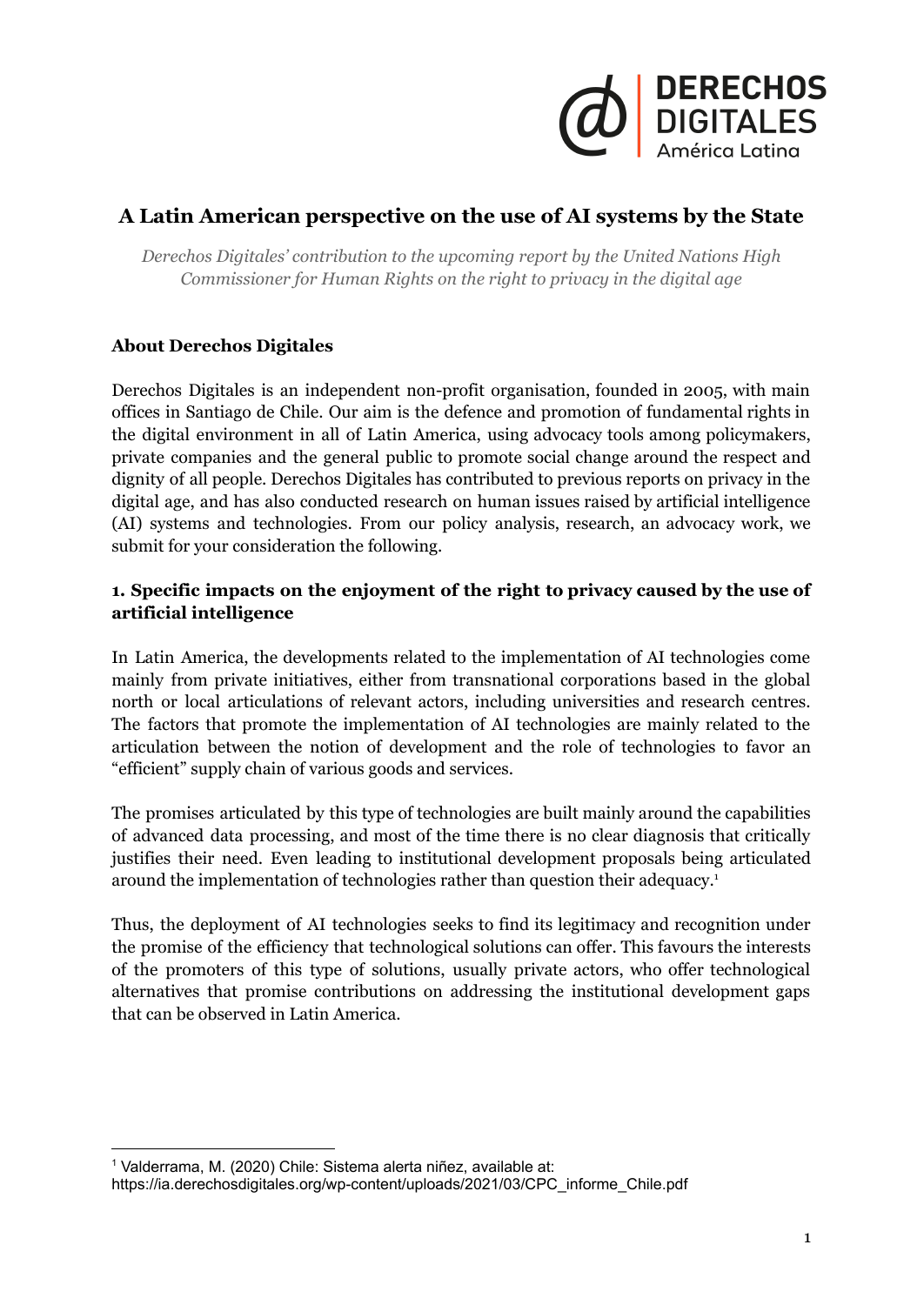The data collection and analysis facilitated by AI systems is a powerful tool of meaning-making 2 , ordering knowledge about the world and focusing our collective attention to the purposes served by the system implementers, being those State actors or the companies that offer those technologies to States. And more often than not there is a negative feedback loop between those two related to the incentive of the private sector to provide for solutions that allow governments to reduce the political frictions of inaction in key policy areas such as determining access to social welfare, the resolution of judicial conflicts, healthcare services provision or employment matching.

The challenges that AI technologies pose for the exercise of the right to privacy have two different sides. On the one hand, the research and development of AI systems normally requires the collection and processing of large amounts of data, including personal data. Therefore, the availability of personal information for the development of AI systems that will be used to classify or make decisions impacting citizens, will become a source of concern from the perspective of the right to privacy. This is the case for most AI and other algorithmic decision-making systems in Latin America, as analysed by Derechos Digitales. 3 The lack of attention to limit data collection to what is proportionate and adequate for a system's goals, puts us with a landscape in which governments of the region are more focused in massive collection of data through different interactions, even for processes or services that would otherwise not require it, in order to accumulate and exploit that information later through new systems.

Secondly, the use of AI itself presents serious risks for its capacity to further process personal information, including sensitive data. AI systems can optimise data processing given their speed, the scale of its capacities (i.e., the use of gigantic data sets), and their capabilities to process without supervision, all of which improve efficiency at the expense of human participation. This turns previously human-operated systems in public administration into dark holes where it is almost impossible for citizens to determine in which moment and by which part of the system processing there have been mistakes or problems with inputs that lead to harmful impacts to them.

The use of AI can be aimed to defeat the exercise of personal autonomy. AI can be used to identify and to monitor individuals, both online and offline. Tracking systems can follow an individual through different online communications, and AI can be used to re-identify and de-anonymise them based on this tracking. The use of facial recognition systems can compromise anonymity in public spaces, while also collecting further biometric information for the purposes of surveillance by tracking individuals physically. These systems have been multiplying recently in many cities Latin America, as reported by Derechos Digitales. 4

Finally, AI systems can infer information from the available data that they have on individuals. From this, AI systems can be used to profile individuals, by classifying and ranking their constructed profiles, which can be used to make decisions about citizens. More alarmingly, this profiling can be used to infer health conditions, emotions, personal

3 "Decisiones automatizadas en la función pública en América Latina", available at:

 $2$  Maciei Kuziemski, Gianluca Misuraca, AI governance in the public sector: Three tales from the frontiers of automated decision-making in democratic settings, Telecommunications Policy, Volume 44, Issue 6, 2020,101976, ISSN 0308-5961, https://doi.org/10.1016/j.telpol.2020.101976.

<sup>4</sup> See [https://www.reconocimientofacial.info.](https://www.reconocimientofacial.info) https://ia.derechosdigitales.org/wp-content/uploads/2021/03/CPC\_informeComparado.pdf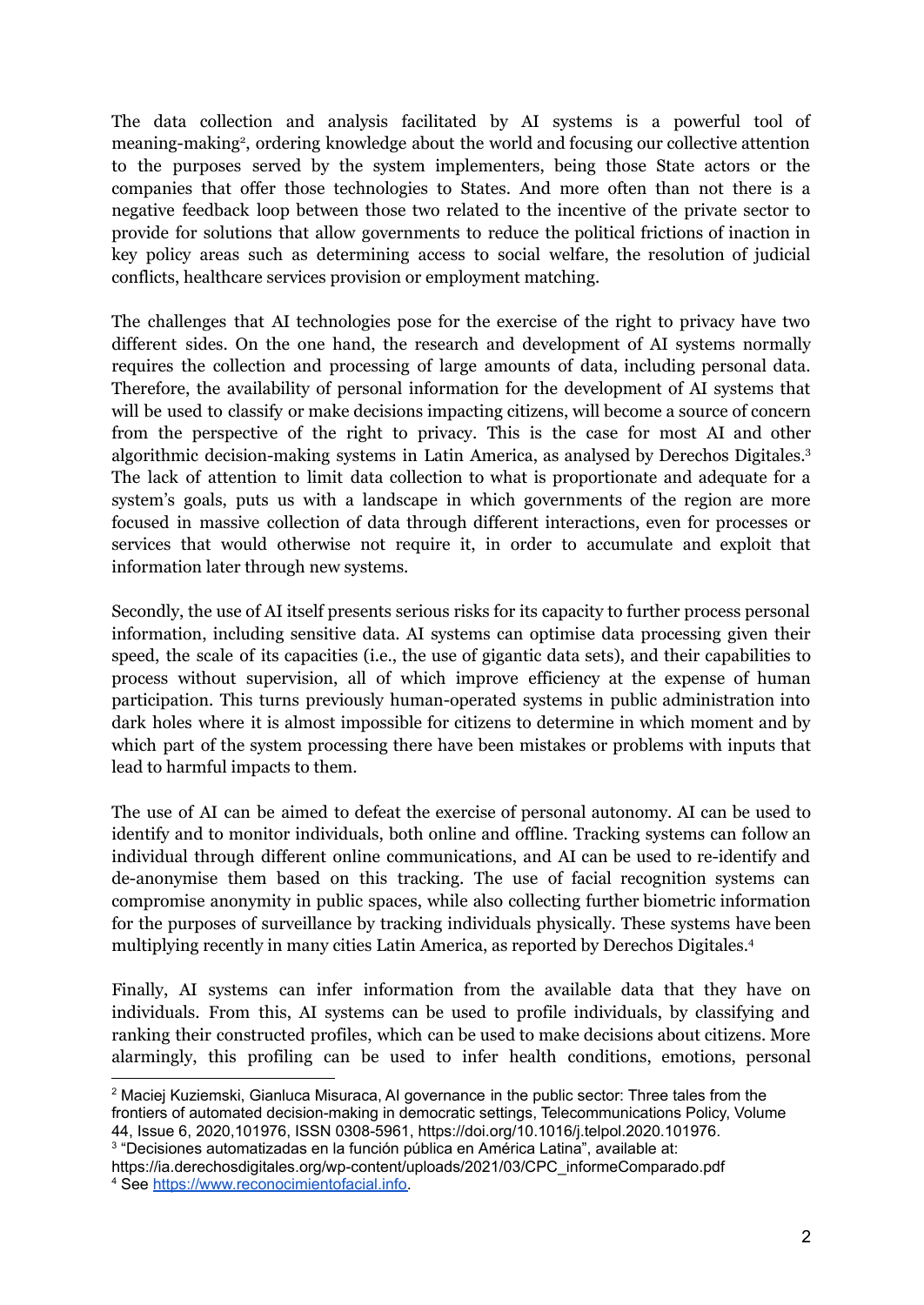relations, sexual orientation, and other personal information that would not be otherwise shared with the entities operating AI systems. And this profiling and inference can be used to predict, adding negative impacts on personal autonomy and with it civil and political rights, but also expose individuals and groups to discrimination in the exercise of their economic and social rights.

There is research, particularly in global north countries, on the ability of AI technologies to reproduce and exalt biases that potentially articulate arbitrary discrimination mechanisms based on criteria such as gender, age or skin colour 5 . In addition to such issues, it is important to note that, when evaluating the application of such technologies by States, not only the potential emergence of such forms of discrimination is worrying, but also the institutional weakness of the State in the countries of the region. This results in institutional blindness when considering, for example, marginalised and vulnerable groups (on the basis of age, geographic location, ethnic origin, gender, among others) that are "invisible" when the State acts and designs its policies.

Based on research by Derechos Digitales, 6 it is not yet possible to identify intended mechanisms of discrimination in the application of AI technologies for public functions in Latin America. However, the lack of technical and regulatory safeguards allows such errors to be the result of the system deployment, a risk of high probability considering the low level of evaluation and public auditing of the technologies implemented.

Derechos Digitales has led research to identify use of these systems to provide State services, such as those linked to social interventions in Chile, justice administration in Colombia, job allocation in Brazil, and public health management in Uruguay. The research found direct links between private information, including sensitive information, as part of the information that is processed for the exercise of the rights to social security, the right to work, the right to healthcare, and access to justice. Therefore, collection and automated processing of information becomes an integral part of that provision of services and exercise of rights. In our analysis, <sup>7</sup> national data privacy laws are often the main source of control to prevent abuse, however, still in many countries such protections are weak or do not exist. The protection and promotion of the right to privacy in the digital age requires making sure that systems that process personal data as part of automated decision-making processes, on which the exercise of rights depends, be subject to strict privacy-enhancing rules.

Also, as it has been tracked by Derechos Digitales, 8 the Latin American region has grown in its use of automated facial recognition technology implementations in public spaces, thus allowing for the continuous and ubiquitous re-identification and de-anonymisation of citizens and subjecting them to constant surveillance. This application of ever-improving AI technology has not been implemented with sufficient safeguards for fundamental rights, negatively affecting the exercise of the right to protest, including negative impacts on freedom of movement, freedom of expression, and freedom of peaceful assembly. Only a

<sup>5</sup> Zuiderveen, F. (2018). Discrimination, intelligence and algorithmic decision-making. Directorate General of Democracy, Council of Europe.

<sup>6</sup> See Inteligencia Artificial e Inclusión en América Latina. Case Studies,

https://ia.derechosdigitales.org/en/casos/

<sup>&</sup>lt;sup>7</sup> "Decisiones automatizadas en la función pública en América Latina",

<sup>&</sup>lt;sup>8</sup> See [https://www.reconocimientofacial.info.](https://www.reconocimientofacial.info) https://ia.derechosdigitales.org/wp-content/uploads/2021/03/CPC\_informeComparado.pdf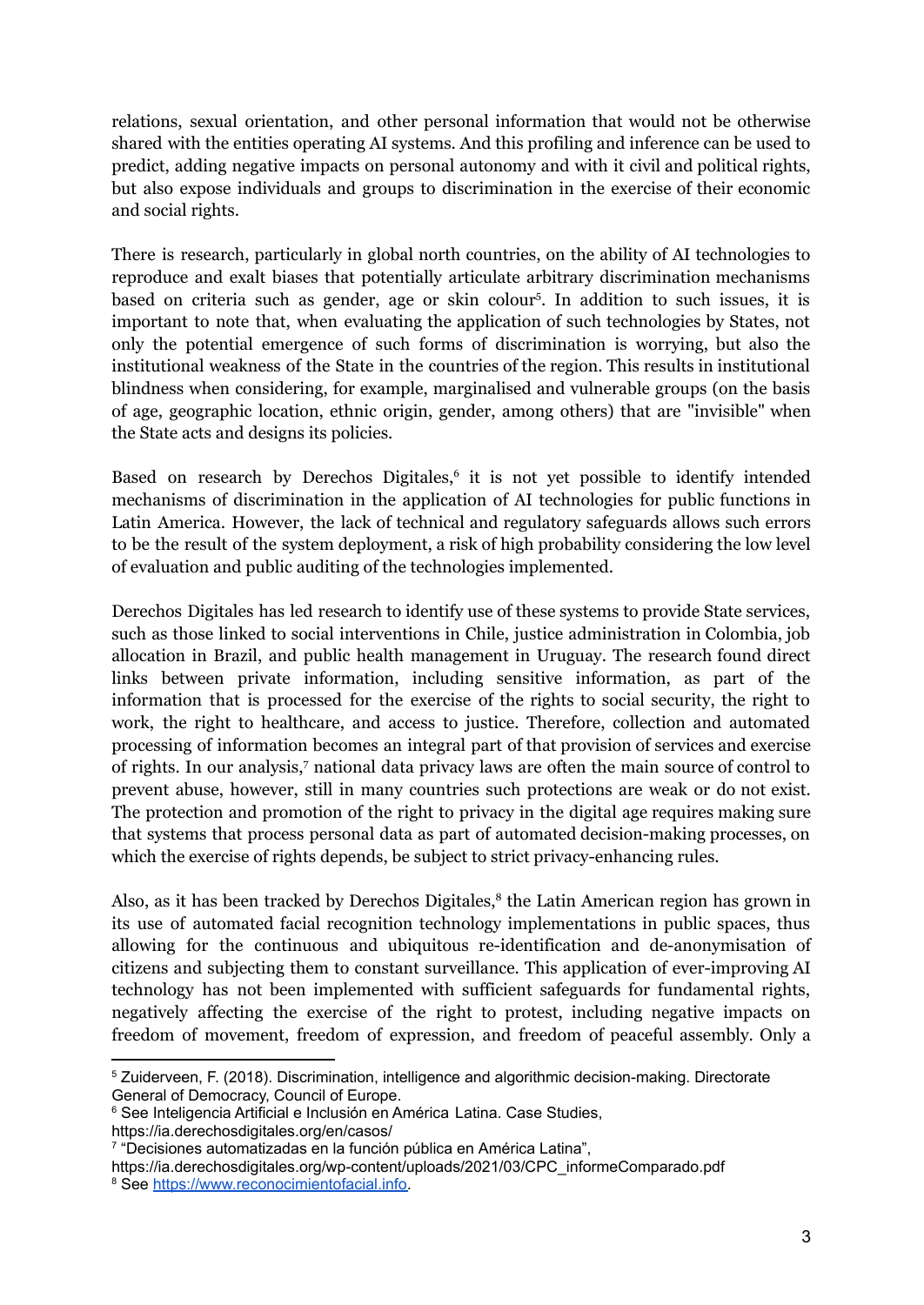recent judicial ruling put a stop to such a system in São Paulo's public transport,<sup>9</sup> while implementation continues in Brazil and many other countries in the region.

It is important to note that these developments often involve economic interests in the public procurement and deployment of these technologies under efficiency narratives. Many of these systems are provided by private vendors to public entities, disproportionately promoting the alleged benefits but without proper consideration for the need to promote privacy-preserving technologies or accompany them with improvements on the currently limited data protection laws. Wrong incentives can thus be the source of wrong AI implementation where better data controls should be in place. The asymmetry of information between public administration eager to quick solutions to long term institutional problems of efficiency in public policies, and private companies eager to expand the market for their technologies, make a wrongful match to provide better scrutiny of the limitations and risks of the technologies offered.

#### **2. Legislative and regulatory frameworks**

Several Latin American countries are attempting to adopt principles and guidelines for the use of AI, following global trends. Argentina, Brazil, Chile, Colombia, Costa Rica, Mexico and Peru have adhered to the OECD Principles on Artificial Intelligence. <sup>10</sup> However, recent research<sup>11</sup> has shown an underrepresentation of global south perspectives in global debates around AI and ethics, which are influential on policy debates on the matter, resulting in frameworks that may not be adequate for the region.

Despite such gaps, some countries have already developed AI national strategies, such as Argentina, Colombia and Uruguay, while others are in the phase of drafting theirs, like Brazil, Chile and Mexico. Although most initiatives declare to be open to respond to ethical concerns in AI, the reality is that they more often respond to market pressures to guarantee legal environments that can foster the adoption of AI products and services. Argentina, Mexico and Uruguay have adopted Council of Europe's Convention 108 on the Protection of Individuals with regard to Automatic Processing of Personal Data. These can be considered regional leaders when it comes to data protection, with relatively updated national laws and strong enforcement institutions. Other countries still have limited data protection frameworks when it comes to international standards and best practices in the matter or face limitations on the institutional capacities of their oversight bodies, such as Brazil, Chile, Colombia and Mexico. Brazil, Ecuador and Panama have only recently adopted their general data protection frameworks, while Bolivia, despite having fragmented provisions on privacy and data protection, is still in an early stage of discussing the approval of a unified norm.

Some positive innovations are observed, like the provision on the review of automated decisions, present in the Brazilian data protection framework, and also under discussion to update current legislation in Argentina and Chile. Such a mechanism, initially accounting for a *human* review of automated decisions, is inspired by the European General Data

9

https://www.biometricupdate.com/202105/face-biometrics-systems-shut-down-in-washington-dc-and-s ao-paulo-brazil

<sup>10</sup> See https://www.oecd.org/going-digital/ai/principles/

<sup>11</sup> See https://www.nature.com/articles/s42256-019-0088-2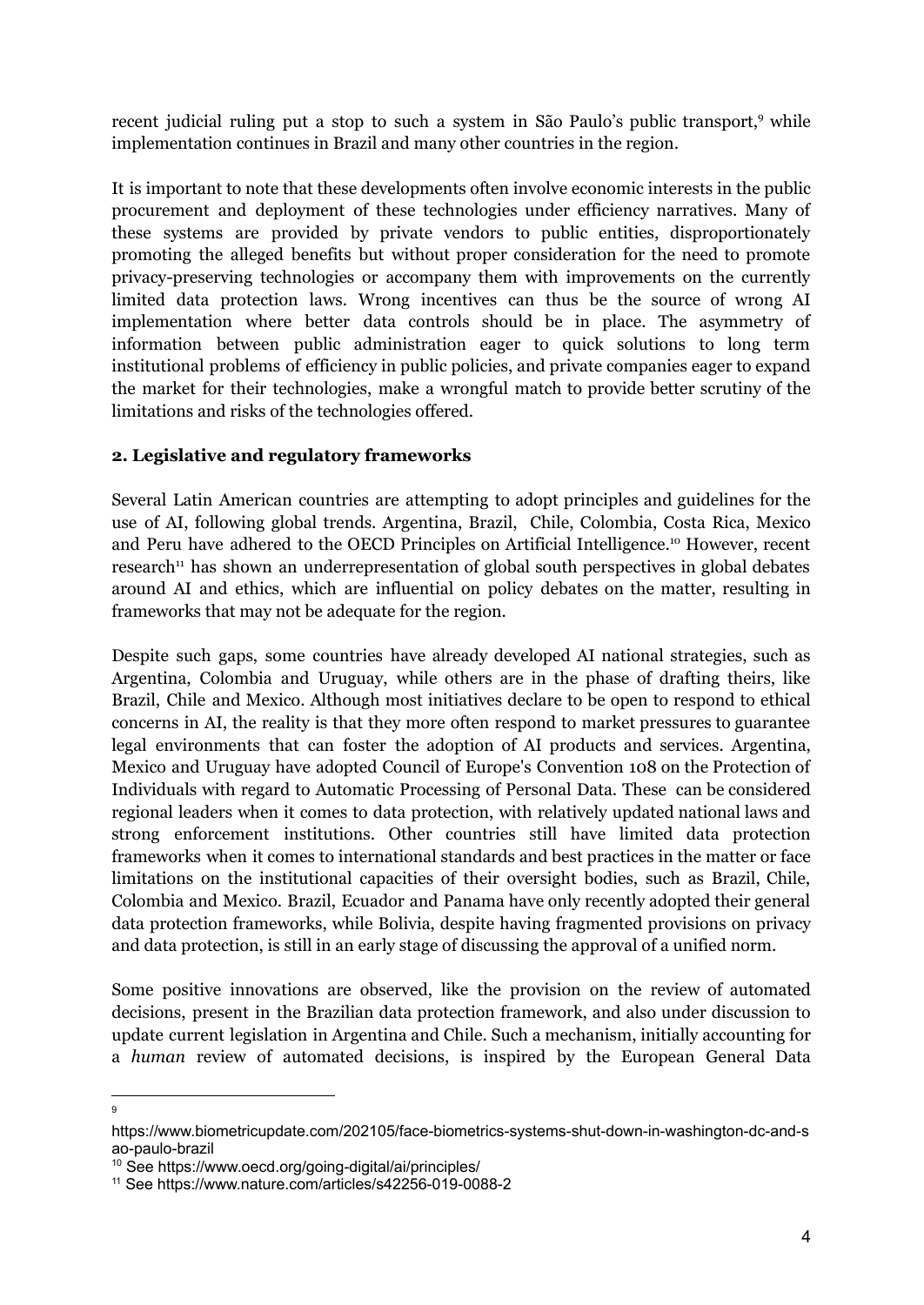Protection Regulation (GDPR), but the human element was finally vetoed by the Brazilian federal government in the final version of the law.

At the same time, DD research on the concrete applications of automated decision systems by governments in Brazil, Chile, Colombia and Uruguay, showed that data protection frameworks were limited, particularly due to the wide exceptions on the demand for consent in the public sector. In practice, this makes it harder for citizens to be properly informed on new forms of treatment of their data, including sensitive data. Such weak informed consent mechanisms imply the impossibility of reviewing decisions made by publicly implemented automated systems.

In some cases, the COVID-19 pandemic has been used to weaken existing guarantees. In Brazil, the Executive used its power to expand its surveillance capacities by authorizing the unification of a large number of databases, against existing data protection legislation. <sup>12</sup> The fact that States already collect and store indefinitely an enormous amount of data from citizens cannot represent a general authorisation for uses beyond their stated purpose. But what we witness in Latin America is that purpose limitation is usually defeated by broad exceptions in favor of public administration. There is an urgent need for updated data protection provisions for stronger consent when involving automated systems and derived uses of previously collected data for new purposes, particularly when treatment involves sharing it with third (public or private) parties.

Our research emphasises the current shortcomings in the legal frameworks in the Latin American region regarding transparency and participation mechanisms, as well as citizen supervision. This is a fatal loophole, for systems that may impact privacy and autonomy, but also put citizens at risk of discrimination when applied to control access to State programs and services. <sup>13</sup> AI systems can result in the exclusion of groups from accessing public spaces and programmes, deepening pre-existing inequalities. <sup>14</sup> As mentioned, Latin America has seen a surge in facial recognition deployment without any space for consultation, any prior human rights impact assessment, and with no mechanisms for monitoring and evaluation that can justify expenditure and risks. But while we agree with the proposal of a global ban on facial recognition systems, other AI systems may result equally harmful.

## **3. Other safeguards and measures to prevent violations of privacy when using AI, and address and remedy them**

Faced with the rapid advance of artificial intelligence technologies and the attempts to regulate this sector, we observe the emergence of various guides and orientations responding to the challenges involved in AI deployment. Research <sup>15</sup> has identified the existence of

<sup>12</sup> Coding Rights, Cadastro Base do Cidadão: A Megabases de dados, 2020,

https://www.codingrights.org/docs/megabase.pdf

<sup>13</sup> See

https://privacyinternational.org/news-analysis/4478/derechos-digitales-publish-report-id-systems-andsocial-protection-venezuela-and

<sup>14</sup> See

https://privacyinternational.org/news-analysis/3263/surveillance-and-social-control-how-technology-rei nforces-structural-inequality

<sup>&</sup>lt;sup>15</sup> Jobin, A., Ienca, M. & Vayena, E. The global landscape of AI ethics guidelines. Nat Mach Intell 1, 389–399 (2019). https://doi.org/10.1038/s42256-019-0088-2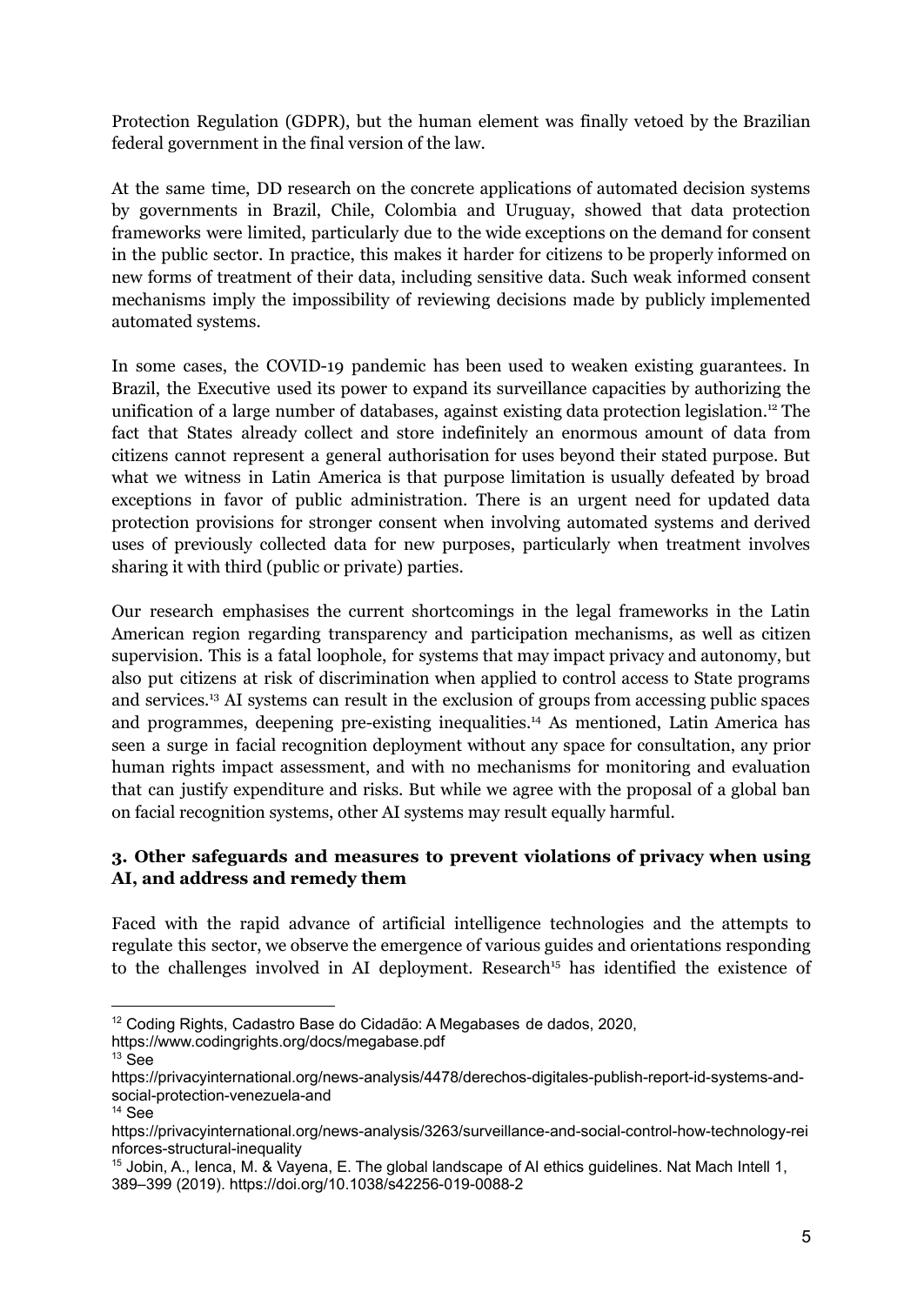dozens of documents of principles and ethical frameworks related to artificial intelligence developed by public or private actors at the local or international level. However, we can point out at least two limitations in those documents. On the one hand, there is a marked absence in the debate of voices from the global south, and specifically from Latin America, which implies the lack of sensitivity of these proposals of the context of regional context, evolution and needs. On the other hand, the emphasis on ethical perspectives and privacy concerns seems to neglect the need to pay attention to broader international human rights standards.

Resistance to approaching the issue from a regulatory framework is additionally related to a perception of a "race of merits" from countries to show capacity for innovation, with the fear that clearer standards linked to human rights will discourage private investment, which would be directed elsewhere. This has had the direct consequence of Latin American governments directing their energy to create national AI strategies rather than regulatory frameworks for its development. Those instruments usually serve as diagnostic tools of capacities and strategic lines of action, which are attractive for private actors to engage, but rarely emphasise risk assessments or preparedness of public administrations and companies to maintain respect for human rights when implementing and managing these technologies.

Shortcomings in regulation and risk assessments are followed by an AI policy debate heavily skewed towards voluntary standards and self-governance, disregarding power imbalances and informational asymmetries. Broad concepts as "trustworthiness" and "fairness" are used to describe inherent qualities attributed to the proposed systems. But trustworthiness is rather a result than an intrinsic value, a product of reaching benchmarks and fulfilling expectations. It is the result of setting a governance structure for which the ethical considerations provide little concrete guide. In the same way, although "fairness in AI" has been in fashion, it is "equity" that better describes just outcomes from certain systems. Fairness as inherent value does little for explaining which efforts are required, and which stages of the life cycle of an AI system should be tested and evaluated for equity.

From our perspective, in all these guidance initiatives greater emphasis should be put on human dignity in relation to existing human rights instruments, standards and documentation from UN bodies. Besides, the individual and collective dimensions of human dignity should be considered, in the sense of self-determination of nations and groups. The deployment of AI systems modeled by global north companies and offered to global south governments challenges the ability to conduct rational and free decisions for exercising freedoms for individuals and groups.

The goal for States and companies many times is the opposite: to standardise measures and interactions. Therefore, those goals are the ones reflected in the ethical guidelines selected for ruling AI systems, and they provide insufficient safeguard and remedy for broader human rights impact. What we have found in our research is that the decision itself to implement and use AI should be subject to analysis under its impact to human dignity and self-determination, which are part of a political discussion that exceed proposed ethical frameworks. There must be room to refrain from using these technologies based on this analysis when their more likely result of implementation will cause more harm than good, and in that case they should be replaced by other types of measures.